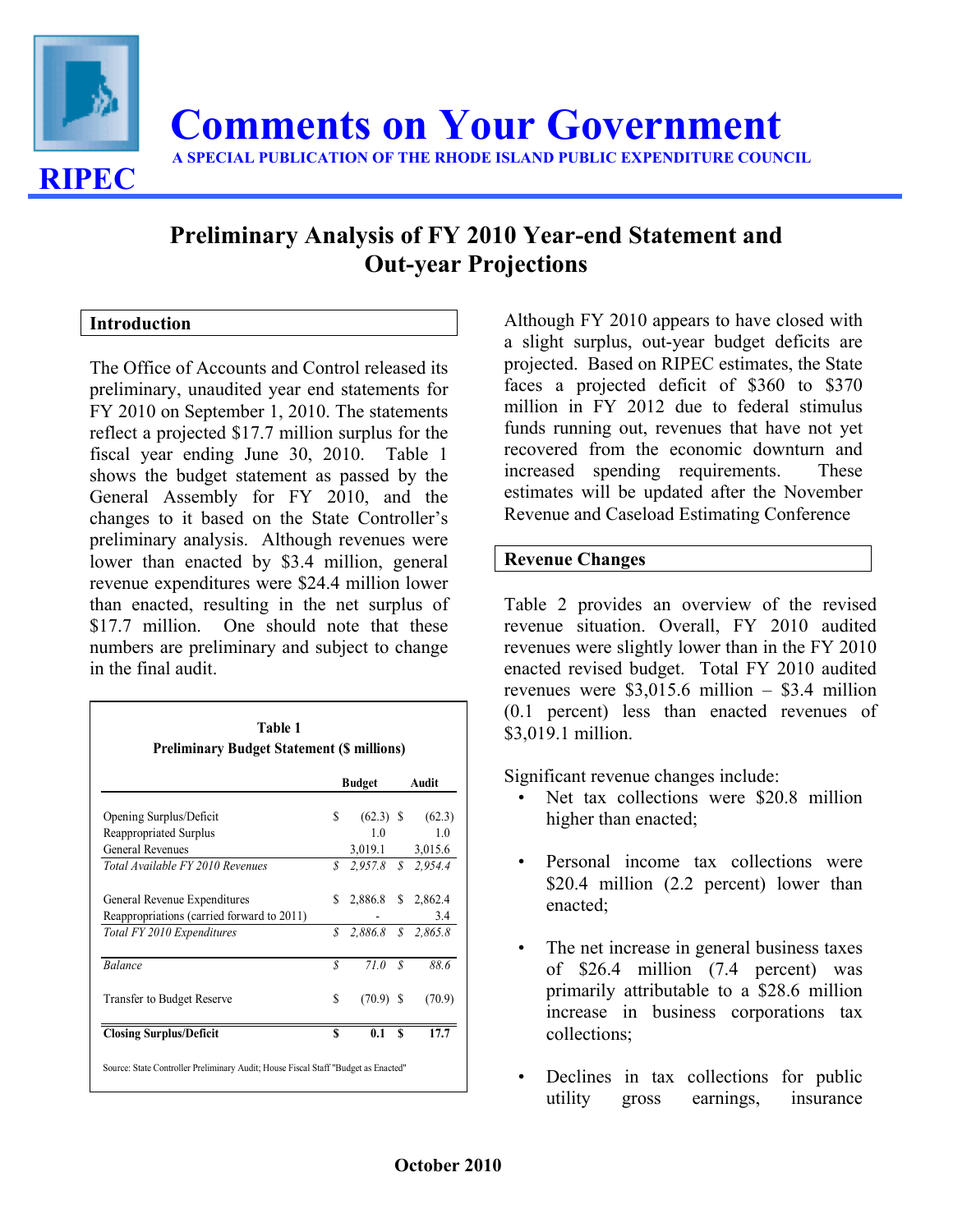companies and bank deposits slightly lowered total general business tax collections;

- The net increase in sales and use taxes of \$13.6 million (1.4 percent) was the result of higher-than-anticipated general sales and use collections, which were slightly offset by declines in the other categories of sales and use taxes; and
- Other miscellaneous and lottery revenues were lower than enacted by \$22.4 million and \$3.0 million, respectively.

**Table 2**

|                                      | Final<br><b>Budget</b> |    | <b>Actual</b>        |               | Variance | Percent<br>Variance |
|--------------------------------------|------------------------|----|----------------------|---------------|----------|---------------------|
| <b>Personal Income Tax</b>           | \$<br>918.5            | \$ | 898.1                | \$            | (20.4)   | $-2.2%$             |
| <b>General Business Taxes</b>        |                        |    |                      |               |          |                     |
| <b>Business Corporations</b>         | \$<br>115.0            | \$ | 143.6                | $\mathcal{S}$ | 28.6     | 24.9%               |
| Public Utilities Gross Earnings      | 97.0                   |    | 95.8                 |               | (1.2)    | $-1.2%$             |
| <b>Financial Institutions</b>        | 2.9                    |    | 4.1                  |               | 1.2      | 40.0%               |
| <b>Insurance Companies</b>           | 98.0                   |    | 95.9                 |               | (2.1)    | $-2.1%$             |
| <b>Bank Deposits</b>                 | $2.2\,$                |    | 1.9                  |               | (0.3)    | $-15.5%$            |
| Health Care Provider Assess.         | 40.0                   |    | 40.3                 |               | 0.3      | 0.6%                |
| <b>Sales and Use Taxes</b>           |                        |    |                      |               |          |                     |
| Sales and Use                        | \$<br>787.5            | \$ | 803.4                | $\mathbf S$   | 15.9     | 2.0%                |
| Motor Vehicle                        | 49.0                   |    | 48.3                 |               | (0.7)    | $-1.5%$             |
| Motor Fuel                           | 1.0                    |    | 1.0                  |               | (0.0)    | $-3.1%$             |
| Cigarettes                           | 139.6                  |    | 138.3                |               | (1.3)    | $-0.9%$             |
| Alcohol                              | 11.5                   |    | 11.3                 |               | (0.2)    | $-2.0%$             |
| <b>Other Taxes</b>                   |                        |    |                      |               |          |                     |
| Inheritance and Gift                 | \$<br>28.0             | \$ | 29.1                 | $\mathbf S$   | 1.1      | 3.8%                |
| Racing and Athletics                 | 1.5                    |    | 1.5                  |               | (0.0)    | $-0.5%$             |
| <b>Realty Transfer Tax</b>           | 6.9                    |    | 7.0                  |               | 0.1      | 1.4%                |
| <b>Total Taxes</b>                   | \$2,298.6              |    | \$2,319.4            | $\mathcal{S}$ | 20.8     | 0.9%                |
| <b>Departmental Revenue</b>          | \$<br>332.2            | \$ | 333.1                | $\mathbb{S}$  | 0.9      | 0.3%                |
| <b>Total Taxes and Departmentals</b> | \$2,630.8              |    | \$2,652.5            | $\mathbb{S}$  | 21.7     | 0.8%                |
| <b>Other Sources</b>                 |                        |    |                      |               |          |                     |
| Gas Tax Transfer                     | \$                     | S  | 0.0                  | $\mathbf S$   | 0.0      |                     |
| Other Miscellaneous                  | 34.9                   |    | 12.5                 |               | (22.4)   | $-64.1%$            |
| Lottery                              | 347.7                  |    | 344.7                |               | (3.0)    | $-0.9%$             |
| <b>Unclaimed Property</b>            | 5.6                    |    | 5.9                  |               | 0.3      | 4.8%                |
| <b>Total Other Sources</b>           | \$<br>388.2            | \$ | 363.1                | $\mathbb{S}$  | (25.1)   | $-6.5%$             |
| <b>Total</b>                         | \$3,019.1              |    | $\overline{3,015.6}$ | $\mathbf S$   | (3.4)    | $-0.1\%$            |

The miscellaneous revenue change was related to land sales that did not occur, developmental disabilities provider donations that did not occur, and the federal reimbursement for Family Court/Child Support enforcement reimbursement that was not received by June 30, 2010.

## **Budget Reserve and Cash Stabilization Fund**

Rhode Island's Budget Reserve and Cash Stabilization Fund, commonly known as the "rainy day fund", was established in 1985. State spending was limited to 98.0 percent of estimated

unencumbered general revenues for each fiscal year. The two percent balance was appropriated into the Budget Reserve and Cash Stabilization account provided that no payment into the account would increase the balance above three percent of the estimated general revenues. Any deposit which would increase the balance of the account above three percent of general revenues was used exclusively for reduction of the State's debt, payment of debt service or funding of capital projects.

In 2006, a constitutional amendment revised the structure of the account and formalized the capital fund structure by creating the Rhode Island Capital Plan Fund (RICAP). As part of this change, appropriations in excess of the cap on the fund's assets will flow primarily into the State's RICAP fund. The amendment also increases the cap on the budget reserve fund from three percent of general revenues to five percent by FY 2013. In addition, the amendment reduces the amount of revenues that can be spent from 98.0 percent of revenues to 97.0 percent of revenues by FY 2013.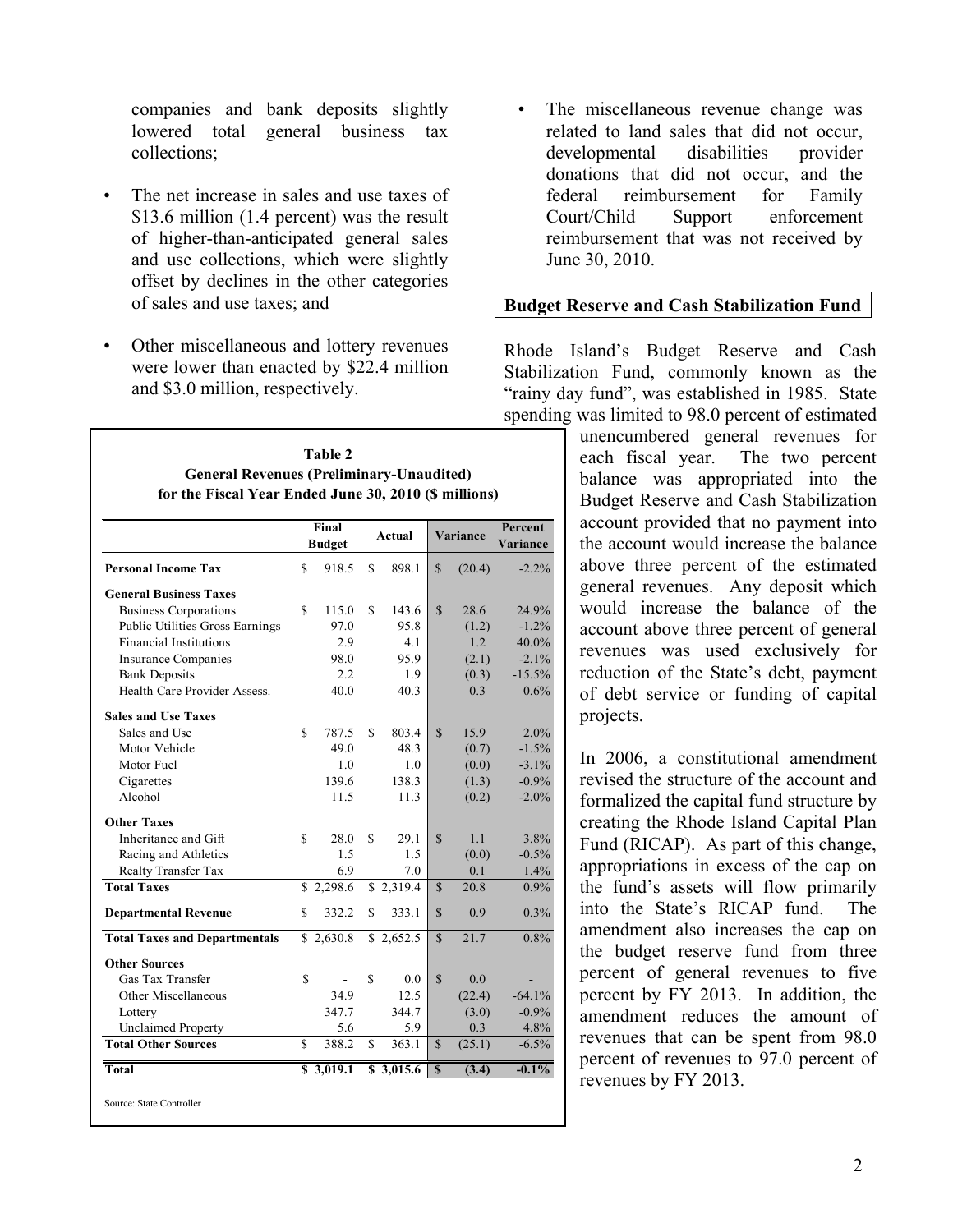The FY 2009 deficit was partially solved through a \$22.0 million transfer from the Budget Reserve Fund. This appropriation was paid back in FY 2011 to the RICAP fund in order to provide funding for certain capital projects instead of new debt.

As shown on Table 3, the Budget Reserve Fund had an opening balance of \$80.1 million. The estimated transfer from the General Fund of \$70.9 million left a balance of \$151.0 million in FY 2010. After transferring \$38.8 million to the Capital Fund, a balance of \$112.2 million was left. Based on statutory requirements, the plan is currently fully funded.

| <b>State Budget Reserve</b><br>and Cash Stabilization Account<br>FY 2010 Preliminary - Unaudited (\$ million) |    |       |
|---------------------------------------------------------------------------------------------------------------|----|-------|
| <b>Opening Balance</b>                                                                                        | S  | 80.1  |
| Calculated transfer from General Fund                                                                         |    | 70.9  |
| Subtotal                                                                                                      | S  | 151.0 |
| Transfer to Capital Fund                                                                                      | S  | 38.8  |
| <b>Ending Balance</b>                                                                                         | \$ | 112.2 |

## **Expenditures**

Total general revenue expenditures based on the preliminary audited budget for FY 2010 were \$2,886.8 million, a decrease of \$24.4 million compared to the appropriated level. The majority of the savings  $-$  \$13.3 million  $$ was from human services agencies (i.e. Department of Human Services, Department of Behavioral Health, Developmental Disabilities and Hospitals, and Department of Health).

Of the 42 state agencies (within the five general categories), 35 ended FY 2010 with expenditures that were lower than enacted. The largest surplus was in the Department of Human Services, which spent \$10.4 million less than their enacted budget. The secondlargest surplus was in the Department of Elementary and Secondary Education, which spent \$4.1 million less than their FY 2010 appropriation. The Legislature had the third largest variance between enacted and final expenditures (\$3.4 million).

| Table 4<br><b>General Revenue Expenditures (Preliminary-Unaudited)</b><br>for the Fiscal Year Ended June 30, 2010 (\$ millions) |     |                        |     |           |              |          |                     |  |  |  |
|---------------------------------------------------------------------------------------------------------------------------------|-----|------------------------|-----|-----------|--------------|----------|---------------------|--|--|--|
|                                                                                                                                 |     | Final<br><b>Budget</b> |     | Actual    |              | Variance | Percent<br>Variance |  |  |  |
| General Government                                                                                                              | \$. | 517.7                  | \$. | 511.1     | \$.          | (6.6)    | $-1.3%$             |  |  |  |
| Human Services                                                                                                                  |     | 1,018.0                |     | 1,004.8   |              | (13.3)   | $-1.3%$             |  |  |  |
| Education                                                                                                                       |     | 979.8                  |     | 975.3     |              | (4.6)    | $-0.5%$             |  |  |  |
| Public Safety                                                                                                                   |     | 335.8                  |     | 335.6     |              | (0.2)    | $0.0\%$             |  |  |  |
| Natural Resources                                                                                                               |     | 35.5                   |     | 35.6      |              | 0.2      | $0.5\%$             |  |  |  |
| <b>Total</b>                                                                                                                    |     | \$2,886.8              |     | \$2,862.4 | $\mathbf{s}$ | (24.4)   | $-0.8%$             |  |  |  |

Based on early reports, savings within state agencies appear to be due to unfilled vacancies, building maintenance savings and lower utility costs. Savings within health and human services agencies are related to lower Medicaid costs, savings on pharmaceuticals, some federal reimbursements and lower-than-projected caseloads.

#### **Forecast**

Table 5 shows RIPEC's budget projections for FY 2011 to FY 2015. The projections assume revenue and expenditure growth at rates consistent with the State Budget Office projections in the FY 2011 budget as proposed, and the House Fiscal Staff FY 2011 budget as enacted. Both estimates are adjusted to account for revenue changes resulting from the FY 2010 preliminary closing numbers, as well as expenditure changes resulting from the lower than expected enhanced Federal Matching Assistance Percentage (FMAP) payment.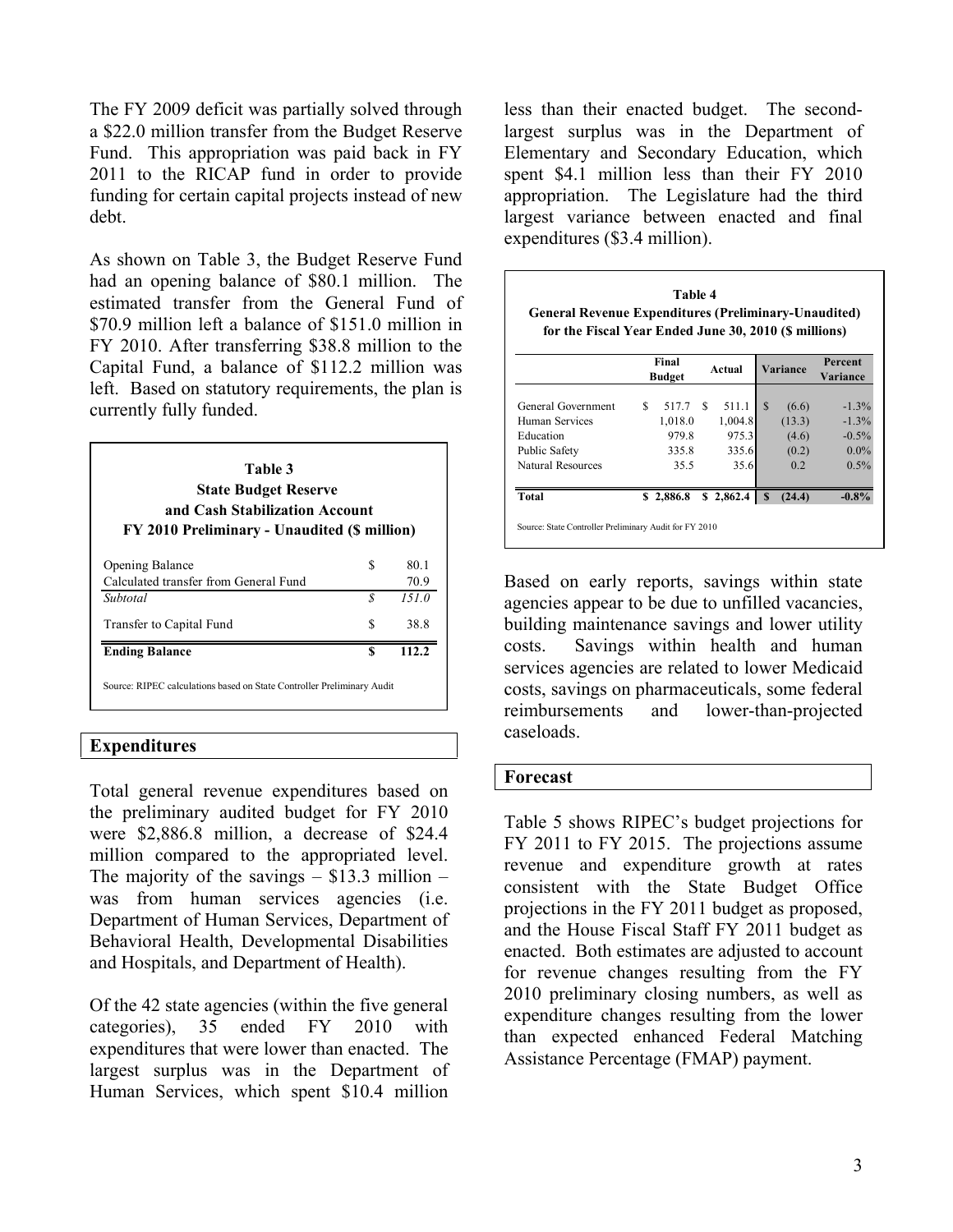The FY 2010 surplus of \$17.7 million and the reappropriated surplus of \$3.4 million may provide a measure of fiscal relief for the State in FY 2011. At the same time, however, increased Medicaid costs as a result of the lower than expected enhanced FMAP has resulted in \$38.0 million in additional expenditure payments. As a result, the State is projected to have a FY 2011 deficit of \$16.9 million dollars, assuming no other revenue or expenditure changes.

Potential changes to FY 2011 revenues include the land sales that did not occur in FY 2010, as well as the federal reimbursement for Family Court/Child Support Enforcement. Additionally, as outlined on Table 6, year-todate revenue collections appear to be ahead of enacted estimates. Revenue projections will be updated at the November Revenue Estimating Conference.

On the expenditure side, the Governor has proposed to use the federal Edujob funding to balance the projected FY 2011 shortfall. The General Assembly will decide if the funds are to be used for that purpose. Additionally, the November Caseload Estimating Conference will provide an update on projected caseloads

with future expenditure growth, particularly in FY 2012 when supplementary funding through the American Recovery and Reinvestment Act (ARRA) is projected to expire.

RIPEC projects a FY 2012 deficit ranging from \$361.5 million (12.1 percent of available FY 2012 revenues) using House Fiscal Staff growth estimates to \$369.9 million (12.5 percent of available FY 2012 revenues) using State Budget Office growth rates. The projected deficit is the result of an adjusted projected expenditure increase of approximately 12 percent between FY 2011 and FY 2012 due to the expiration of ARRA funds, and adjusted projected revenue growth of between 0.2 and 0.6 percent.

Using House Fiscal Staff growth rates, deficits are expected to increase to \$411.5 million (12.4 percent of available revenues) in FY 2015. The State Budget Office used lower projected revenue growth rates than the House Fiscal Staff, and similar expenditure growth rates. As a result, projected deficits using the State Budget Office growth rates are projected to increase to \$555.0 million, or 17.4 percent of available revenues, by FY 2015.

and expenditures for TANF/RIWP, child care, SSI disability, general public assistance (GPA), and Medicaid spending.

Based on current information, FY 2011 revenues appear to be better than enacted estimates. However, future revenues are not currently projected to increase on pace

| Table 5<br>Projected Deficits FY 2011 - 2015 (\$ million) |               |                |                |                                                 |                |  |
|-----------------------------------------------------------|---------------|----------------|----------------|-------------------------------------------------|----------------|--|
|                                                           | FY 2011       | <b>FY 2012</b> | <b>FY 2013</b> | <b>FY 2014</b>                                  | <b>FY 2015</b> |  |
| <b>State Budget Office Estimated Growth Rates</b>         |               |                |                |                                                 |                |  |
| Available Revenues                                        | \$2,963.2     | \$2,967.9      | \$3,057.0      | \$3,132.4                                       | \$3,187.7      |  |
| <b>Total Expenditures</b>                                 | 2,980.1       | 3,337.8        | 3,488.5        | 3,606.8                                         | 3,742.7        |  |
| (Deficit)/Surplus*                                        | \$<br>(16.9)  | \$.<br>(369.9) | (431.5)        | S.<br>(474.4)                                   | (555.0)<br>S.  |  |
| As a % of Available Revenue                               | $0.6\%$       | 12.5%          | 14.1%          | 15.1%                                           | 17.4%          |  |
| <b>House Fiscal Office Estimated Growth Rates</b>         |               |                |                |                                                 |                |  |
| Available Revenues                                        | \$2,963.2     | \$2,980.8      | \$3,108.2      | \$3,223.2                                       | \$3,326.4      |  |
| <b>Total Expenditures</b>                                 | 2,980.1       | 3,342.2        | 3,475.9        | 3,597.6                                         | 3,737.9        |  |
| (Deficit)/Surplus*                                        | \$.<br>(16.9) |                |                | $$$ (361.5) $$$ (367.7) $$$ (374.4) $$$ (411.5) |                |  |
| As a % of Available Revenue                               | $0.6\%$       | 12.1%          | 11.8%          | 11.6%                                           | 12.4%          |  |

SOURCE: RIPEC calculations based on State Budget Office and House Fiscal Staff budget documents

\* FY 2012 revenues account for the projected FY 2011 deficit; subsequent years assume the resolution of the prior year deficit.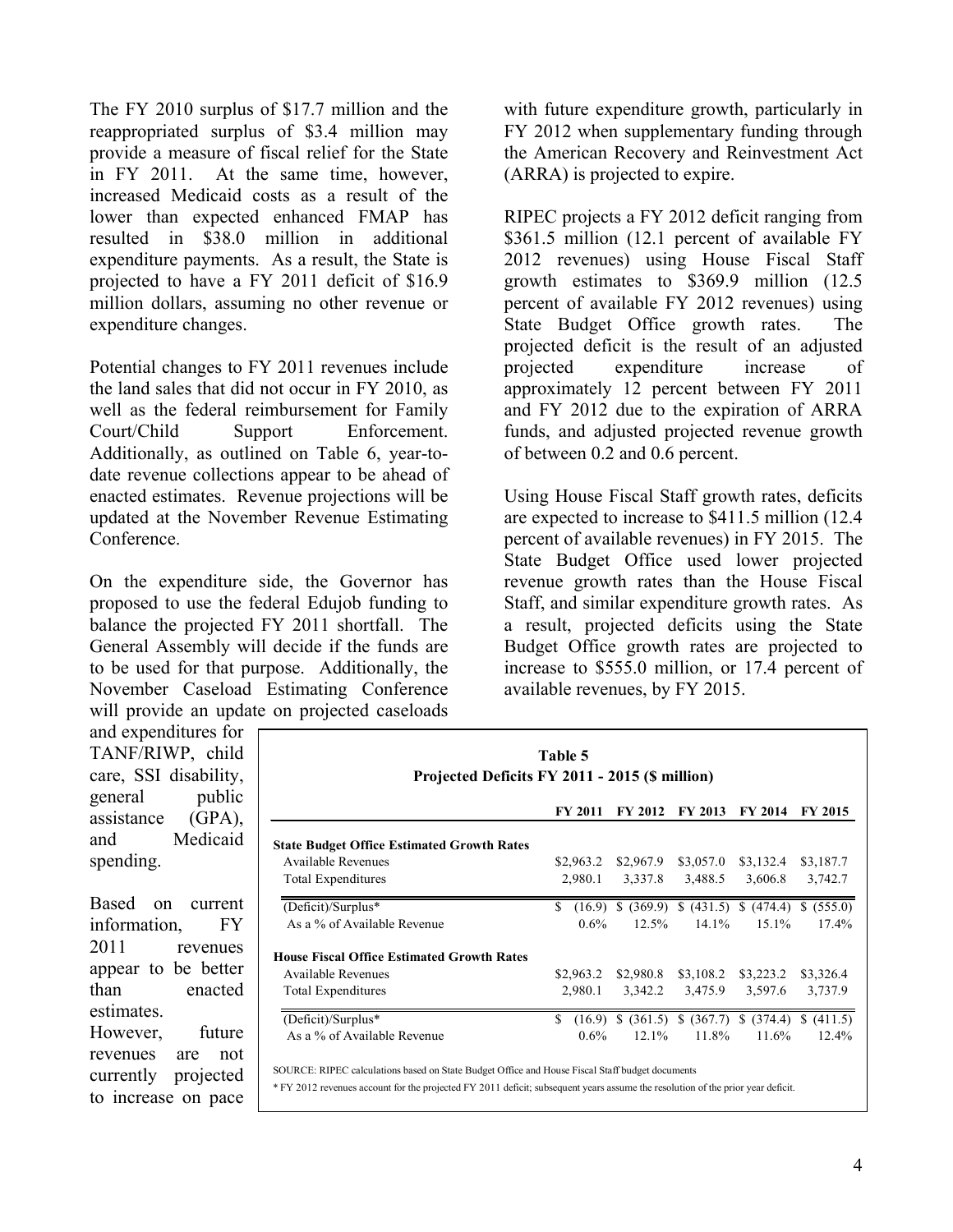## **Year-to-Date Revenues**

The Department of Revenue releases monthly reports on year-to-date estimates to actual revenue collections. Based on the September report, total revenue collections are \$38.1 million higher than projected. The two largest components of the increase are the personal income tax (\$9.1 million, or 3.8 percent over projected), and the general sales and use tax (\$9.1 million, and 4.2 percent over estimated). Business Corporations tax collections and Departmental receipts also exceeded enacted expected revenues by more than \$5.0 million (\$5.1 million and \$7.6 million, respectively).

The Department notes that these estimates are based on historical collections patterns and actual collections may vary significantly. As such, caution should be exercised when interpreting the report. In addition, enacted and adopted revenue estimates are based on an accrual, not cash, basis. This may have an effect on overall revenue collections as they are presented in the report.

| Table 6                                                 |  |
|---------------------------------------------------------|--|
| <b>FY 2011 General Revenue Collections</b>              |  |
| <b>Estimate to Actual, September 2010 (\$ millions)</b> |  |

| S | 238.4<br>24.1  | \$                | 247.5 | $\mathcal{S}$ |       |         |
|---|----------------|-------------------|-------|---------------|-------|---------|
|   |                |                   |       |               |       |         |
|   |                |                   |       |               | 9.1   | 3.8%    |
|   |                |                   | 30.1  |               | 6.0   | 25.0%   |
|   | 261.5          |                   | 276.5 |               | 15.0  | 5.8%    |
|   | 9.9            |                   | 9.3   |               | (0.6) | $-6.4%$ |
| S | 533.9          | S                 | 563.4 | $\mathcal{S}$ | 29.5  | 5.5%    |
| S | 36.9           | S                 | 44.6  | $\mathcal{S}$ | 7.6   | 20.7%   |
|   |                |                   |       |               |       |         |
| S | 0 <sub>1</sub> | \$.               | 0.1   | $\mathcal{S}$ |       | $0.0\%$ |
|   | 58.9           |                   | 59.8  |               | 0.9   | 1.6%    |
|   |                |                   |       |               |       |         |
| S | 59.0           | $\mathcal{S}_{0}$ | 59.9  | $\mathcal{S}$ | 0.9   | 1.5%    |
| S | 629.8          | \$                | 667.9 | S             | 38.1  | $6.0\%$ |
|   |                |                   |       |               |       |         |

Source: Rhode Island Department of Revenue "State of Rhode Island Revenue Assessment Report Year-to-Date FY 2011 through September 2010"

## **Next Steps**

The preliminary surplus and better-thanestimated revenue collections for the fiscal year to date appear to be positive signs that the State may be able to conclude FY 2011 without a shortfall despite the additional \$38.0 million increase in general revenue expenditures. However, FY 2010 figures are not yet finalized and there are a number of variables that may negatively affect revenue collections as the fiscal year progresses. It is thus important for the State to remain cautious with regard to its fiscal situation.

Moreover, FY 2012 will represent a significant challenge as ARRA funds run out. RIPEC recommends that the government take a proactive approach to the FY 2012 budget. The State should also consider whether potential changes in FY 2011 might ease the impact of the loss of ARRA funding in FY 2012 and create long-term structural change that will have an impact on out-year deficits.

While there are a number of indications that the worst of the recession is over, the economic impacts will be long-lasting. Thus far, revenues appear to be rebounding but full recovery may be slower than in the past. As such, revenue projections should take into account the severity of the recession and the potential for continued slow growth in revenues. Additionally, high unemployment has had, and may continue to have, an effect on demand for social services which will impact the budget on the expenditure side.

How the State addresses the FY 2012 budget will set the course for the next few years. As such, it is important that the process take into account the following questions:

- Are expenditure priorities responsive to the needs of citizens?
- Is this program/activity mandated by State or federal law?